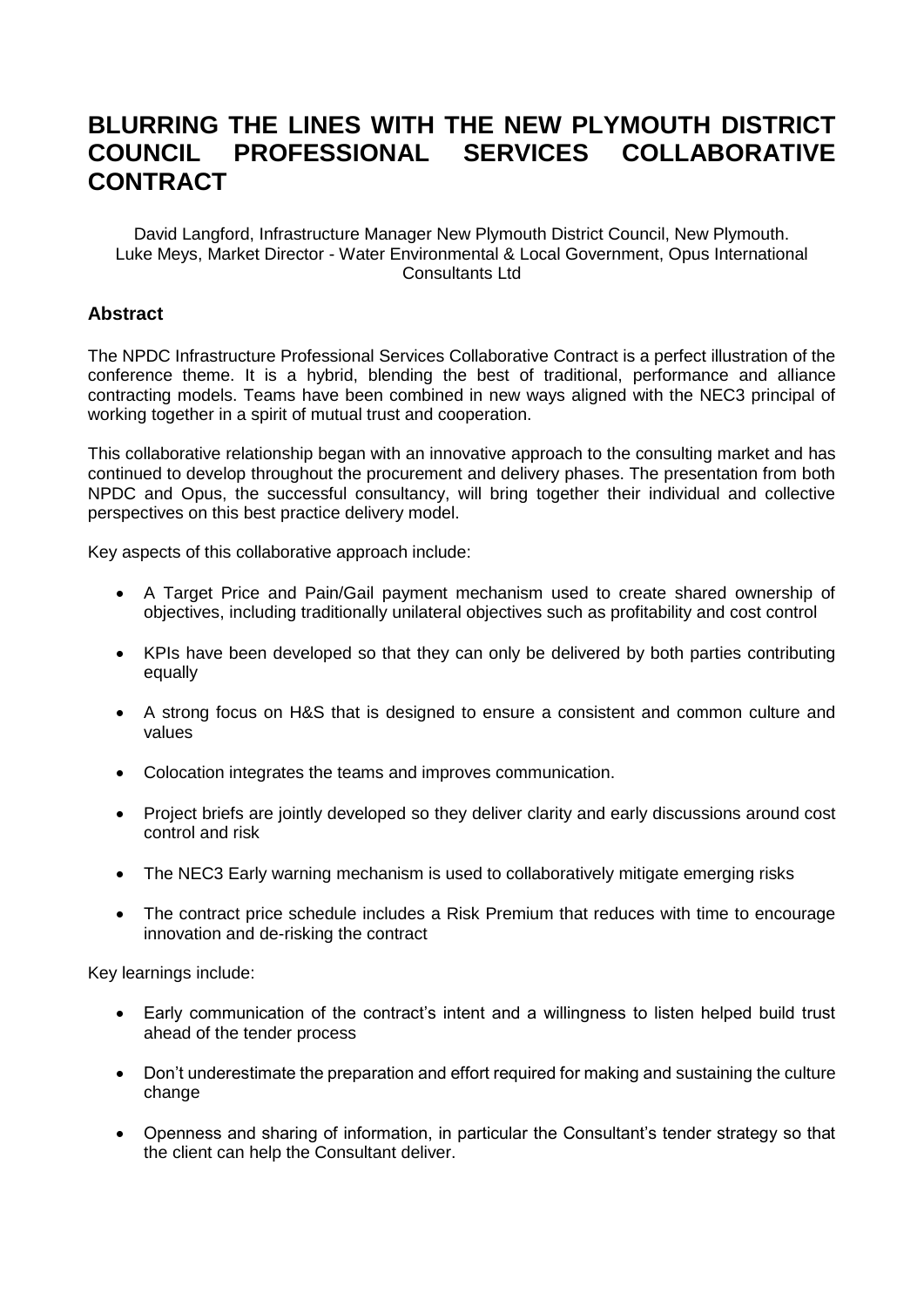## **Key Words**

Procurement Smart Buyer NEC3 Contract Collaboration Professional Services Engineering Infrastructure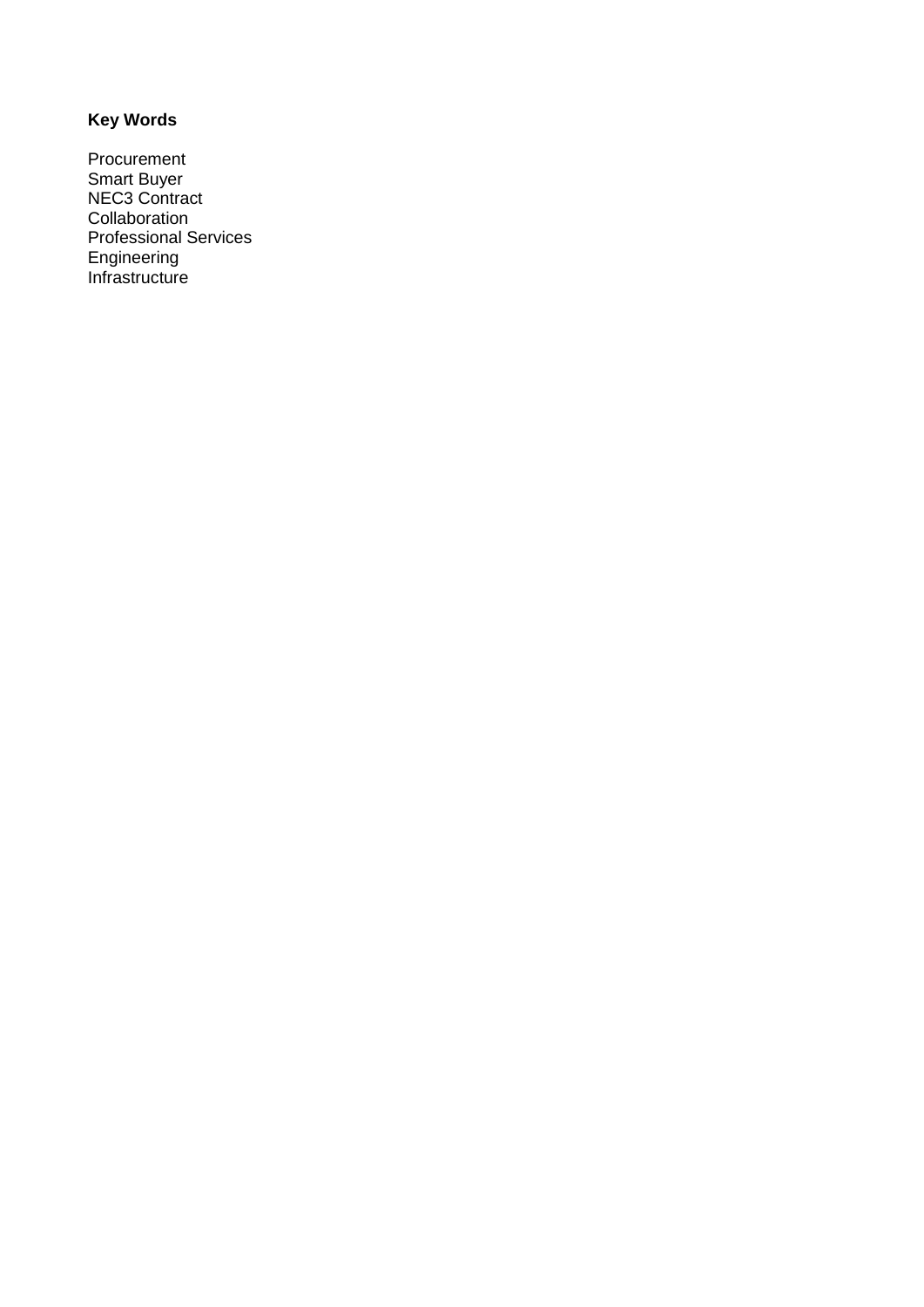## **Introduction**

In June 2016 the New Plymouth District Council's (NPDC) roading engineering & professional services contract reached its full term. NPDC then entered into a new seven year contract for engineering and Infrastructure professional services called the Infrastructure Professional Services Collaborative Contract (IPSCC).

The IPSCC aimed to address a number of issues that had emerged from the previous contract. These issues materialised in a poor working relationship between NPDC and the incumbent consultant, Opus. These underlying issues included a:

- Perception by Opus staff of a master/servant relationship rather than one of equal partners
- Perception by NPDC staff of poor value for money
- Perception by NPDC staff of poor quality outputs
- Lack of supply chain leadership as the Opus acted as the management agent, supervising many of NPDC's engineering & maintenance contractors

It was considered that these underlying issues had developed over time due to the form and nature of the existing contract. This contract was based on the CCCS standard form of contract with a basis of payment that predominantly used lump sum payments that transferred most of the risk to the consultant.

The IPSCC was underpinned by a clear set of objectives:

- Bring some professional services back in-house to improve value for money
- Create a more direct relationship between NPDC and its contractor supply chain
- Create opportunities to up-skill NPDC staff
- Share risk between the contract parties
- Encourage innovation and continuous improvement
- Improve H&S outcomes

### **Designing the New IPSCC Contract**

Designing the new professional services contract began with facilitated workshops. These were themed around the "Smart Buyer" principles established by the NZTA's Road Maintenance Taskforce and its review of Road Maintenance Regime 2012.

The taskforce identified that smart buyers typically have:

- An improved understanding of costs that better inform their decision making process
- An understand the impact of delivery models and supplier selection criteria can have on the value of contracts
- Robust forward work programmes that are communicated to the industry and supported by budgets that allows the work to be completed
- Knowledge of their infrastructure to determine treatments required based on physical evidence and supported by knowledge of the cost involved
- In-house expertise that aids the decision making process and allows acceptance of innovative solutions possibly with our without the involvement of consultants
- A clear understanding of risk and how it is allocated and managed
- A clear understanding that lowest price will not always delivered desirable outcomes
- An understanding that being prepared to pay more may result in enhanced whole of life value for money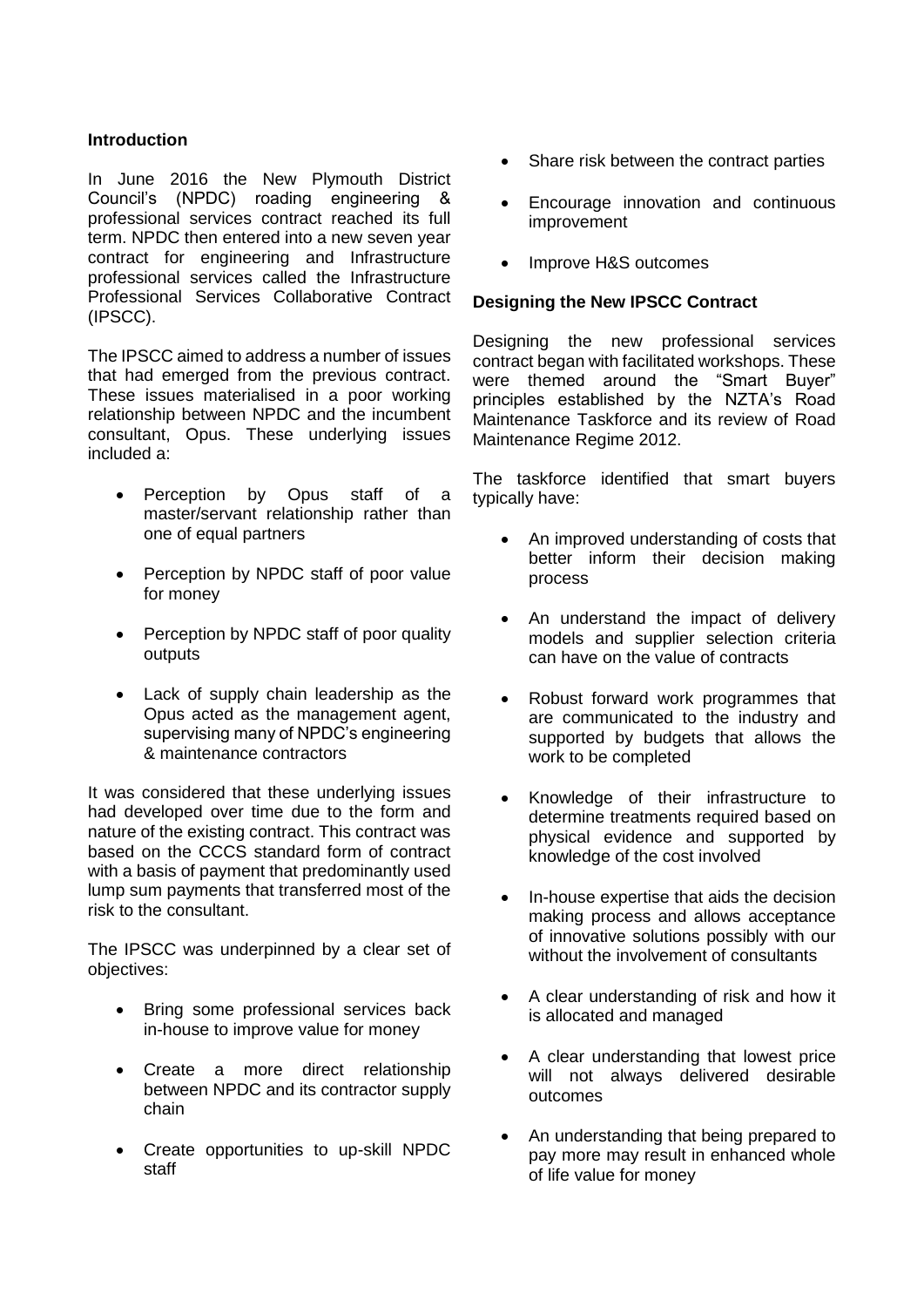From observations of the existing professional services contract and the way the NPDC roading team operated, it was evident that the team was behaving contrary to many of the smart buyer principals. For example, the supervision and management of contractors as well as asset management and forward works programming had been out-sourced to consultants. As a result the team's knowledge its roading network and how it performed had diminished greatly.

Furthermore, most physical works contracts were tendered on the basis of either, lowest price conforming or on weighted attributes where the price weighting was so high the tender evaluation became a semi-quasi lowest price conforming anyway. There was also a poor understanding of how delivery models could affect quality and value for money, with many physical works contracts frequently using lump sum basis of payment mechanisms.

In order to address the poor working relationship that had developed under the previous contract, the facilitated workshops helped the NPDC team to arrive at the following set of desired contract values:

- Transparency
- Open & Honest dealings
- Constructive challenge
- Flexibility to accept different approaches
- Joint ownership of KPIs and outcomes
- Professional and personal respect
- Mutual trust
- Credibility within the community
- Taking responsibility and ownership
- Continuous improvement
- A one-team approach
- Acknowledging success

In order to reinforce this culture, it was decided to incorporate a Joint Management Board (JMB) into the IPSCC. The JMB would comprise four members in total, two from each of NPDC's and the consultant's respective senior leadership teams. The objective was to provide governance and oversight to the operation of the contract. Most importantly the JMB was to continuously calibrate the behaviour of the collaborative team and ensure that the spirit and not just the letter of the IPSCC was applied to its management.

During the facilitated workshops the decision was also made to broaden the scope of the IPSCC beyond the previous roading only scope. It would include all infrastructure Projects, including three waters, solid waste and buildings projects. The objective was to achieve both the efficiencies of scope as well as scale and to reduce the ongoing procurement cost and effort for general professional and engineering services.

#### **Bringing Services Back In-house**

Taking note of the smart buyer principals, the services that were consulted-out as part of the new professional services contract were reevaluated. The decision was made to bring back in-house all activities relating to:

- Supervision and management of contractors working on the roading network
- Asset management and works forward programming
- Access to the network (CAR/TMP approval, 50 Max permitting etc.)

The roading team was restructured into a refocused Transportation Team. This increased the internal staff budget by 4 Full Time Equivalents (FTE) to a total of 14. This additional cost was balanced with a reduced budget for consultancy fees. Overall changes to budgets resulted in a net saving of \$250k.

This change has created the opportunity for NPDC staff to rebuild their knowledge of our roading assets and how the network performs. With this improved knowledge, the team are able to take ownership of the long term asset management strategies and outcomes. It has also facilitated the building of closer working relationships with our contractors and supply chain partners. The NPDC team is able to act as an active supply chain leader rather than a passive client.

### **Target Price**

The IPSCC uses the NEC3 standard form of contract with main option C (Target Price). This includes a pain/gain payment mechanism. Unlike pain/gain mechanisms used on many Alliance contracts, the NEC3 contract maintains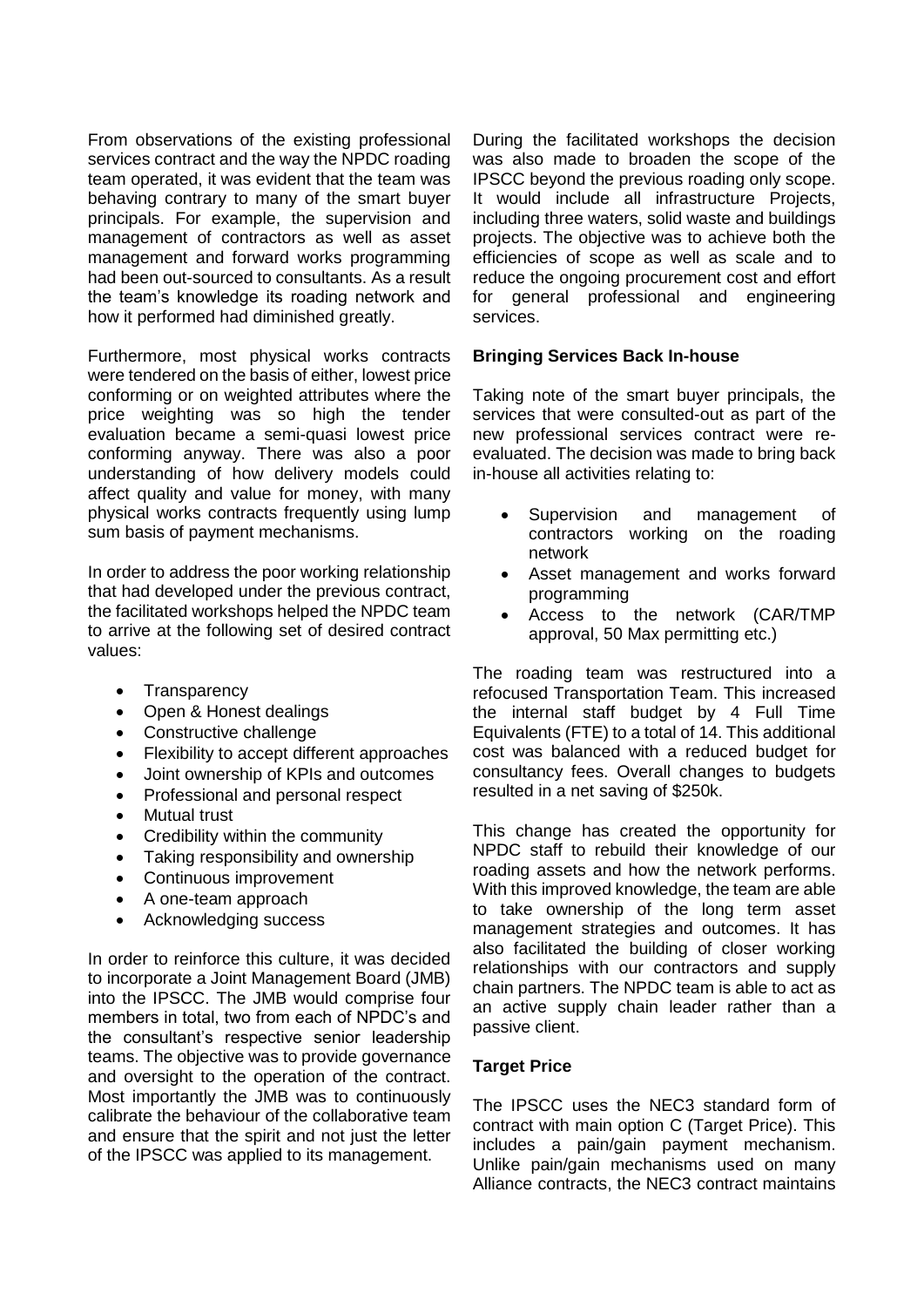a link between the tendered schedule of rates and the calculation of pain/gain. This has the advantage of obtaining market rates from a competitive tender process without a perceived loss in value for money by maintaining price tension.

Individual projects are priced by calling off the tender schedule of rates to create a project Target Price. The consultant is then paid their actual costs based on tendered staff rates and actual hours worked. At the end of each financial year, the target prices for all completed projects are summed together and compared to the associated actual costs. If the total of the actual costs for these projects is lower than the total Target Price total then the difference is shared as gain. Conversely, if the actual costs exceed the Target Price then the additional costs are shared as pain.

This approach has had the effect of making the consultant's profitability, something that is traditionally a unilateral consultant concern, an objective that can now be shared by the NPDC team. If the consultant is profitably and completes the work below the Target Prices, then NPDC benefits from a share of gain.

The intention of this mechanism was to drive the combined NPDC/Consultant team to focus on two critical issues:

- Actively forecasting and managing the cost of undertaking a project rather than managing the price
- Ensuring a right first time, every time approach that minimises re-work and abortive work due to poor quality

Key to successfully fulfilling these factors is the effective scoping and communication of each project brief. Good quality project briefs that clearly articulate the expected outcomes reduce the likelihood of the consultant misinterpreting the client's expectations. They also allow for better estimation of the work required to deliver so that up-front discussions about methodology and efficiency can be held with the project manager. In order to facilitate this, the consultant was provided space to collocate in the NPDC office alongside the NPDC Infrastructure Team so that projects could be scoped and briefed jointly.

## **Risk Premium**

During the design and scoping of the IPSCC it became evident that the pricing schedule would need to cater for projects that varied greatly both in terms of their scope and scale. It was also recognised that with such a notable change in NPDC's procurement practices of the past, the IPSCC could be perceived as being a risky venture for potential tenderers.

To address these concerns the concept of a "risk premium" was developed. The risk premium is an annual lump sum item included in the contract pricing schedule. Its purpose was to openly encourage tenderers to price in the cost of their perceived risk associated with the contract against a single item, rather than disbursing it throughout the rest of the activity schedule.

Once the IPSCC was awarded, the successful tenderer would be expected to deliver a risk reduction programme to the Joint Management Board (JMB) within the first 6 months of the contract. This risk reduction programme was to list the risks that were priced into the Risk Premium and identify mitigation measures for the JMB to consider implementing.

The IPSCC included a KPI for the consultant to offer an annual discount of 25% to the risk premium at the end of each financial year of the contract. The intention being that collaborative behaviour to actively de-risk the contract would be rewarded with a reduction in the contract's price.

#### **Approach to Market**

Conscious that smart buyers don't award contracts predominantly on price, the IPSCC was tendered using the Price Quality assessment method. Quality attributes were weighted at 80% with the remaining 20% allocated to price.

Prior to publishing the tender documents a pretender presentation was held. The intention was to socialise the new contract with potential service providers and provide clarity regarding the contracts intent. During this presentation, the key features of the contract were explained as well as the change in approach from the NPDC team. This was then followed by an open floor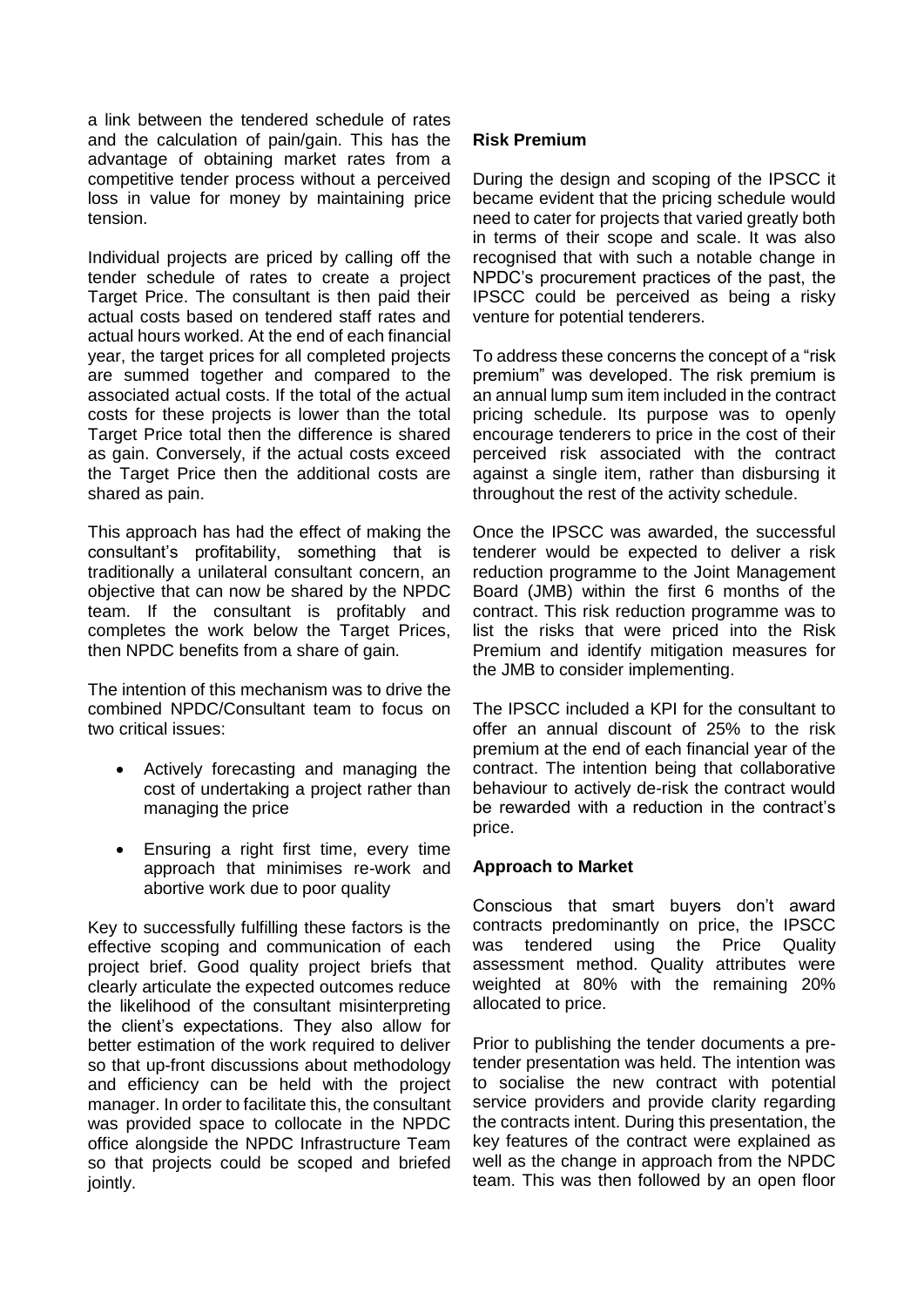questions and answers session. During which, the potential suppliers provided feedback on their initial observations of the contract, including areas for improvement and their perceived levels of risk.

Following the pre-tender presentation, the feedback received was considered and the tender documents adjusted to incorporate some of the proposals. Letters were sent to all of the pre-tender presentation attendees thanking them for their input and summarising the feedback received and the changes it had prompted in the documents before they were published. This was a deliberate ploy to clearly signal that NPDC was a client that listened to its supply chain partners and to build trust with potential tenderers.

### **Thoughts from the Successful Consultant (Opus Ltd)**

During the tendering period NPDC wanted to have a weighting on the price elements. This is somewhat difficult to do if the scopes of the future projects are not well known. NPDC produced a schedule which had elements that were relatively straight forward to price but had others that did not have defined scopes. The schedule also had a Risk Premium which also needed to be priced to account for the level of uncertainty and risk. As a bidder, we had initial concerns that the risks of the new model might put Opus in a difficult position. We had a great deal of internal debate before determining how to price our Risk Premium figure as it could have be argued logically to price it much higher or lower.

In the end, it came down to trust that the implementation would be open and collaborative so that the basis for the rates and inputs were clear and the intent applied fairly. All assumptions, including the logic used for the Risk Premium, have been openly discussed with the NPDC team and used to inform project briefs and Target Prices.

One of the really positive elements is that it has become clear that NPDC is invested in the consultant's success. This in turn motivates us as the consultant to going the extra mile to ensure that NPDC is also successful.

Often portfolios of projects have similar elements to them. Both parties have formally set out to continually capture learnings, both good bits and the bits that didn't go as well as we would like. In the preparation of the next project scoping, costing and timing we are taking these learnings and applying them.

Already we are seeing that the project managers from NPDC and from Opus are approaching the next generation of projects in improved ways due to the encouragement that they are receiving from the JMB and their managers. This is actually generating a sense of freshness and enjoyment. Certainly that is starting to be a feeling that is growing within the team.

Imagine a situation where either NPDC or Opus staff at more junior levels are being encouraged to share their thoughts as to how their inputs into a project could be done differently and where value can be added. When done well they feel they have a voice that is being listened to. This is often a management discussion but very few times is it seen to be actually implemented. The vision for this contract is turning these aspirations into tangible improvements

Imagine the difference when a project is not going well. Traditionally there would be a sense of trying to allocate blame and cost. The IPSCC simply captures the additional cost and the learning collaboratively. If the final project subsequently ends up more than the original Target Price, then this is acknowledged and we try to understand how we can avoid this next time. Ownership of the issues are carried by both NPDC and the Opus staff. This is again making a huge difference to creating a fresh collaborative approach compared to the previous contract.

Early in 2017 the first review of the IPSCC performance was undertaken. Although only six months into the relationship, the results of the review were very positive. The good will and collaborative nature of the relationships at all levels was found to be very strong. Considering the starting point of the unsatisfactory nature of the previous contract, the change was found to be startling and impressive. So much so that it raised the question at the February JMB meeting, what are the reasons for such a significant change over a relatively short period?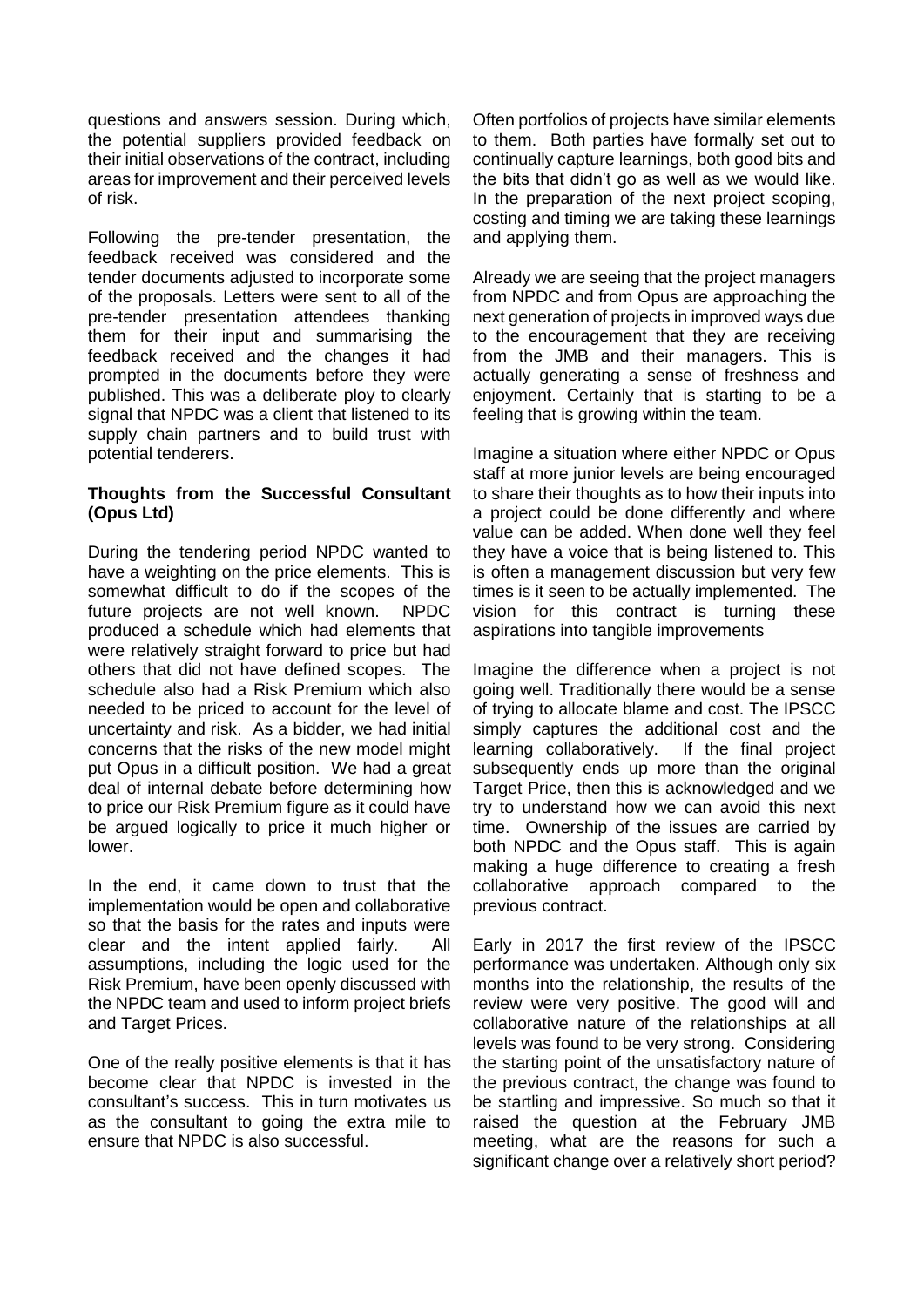Like many similar questions the answer is both simple and complex.

The simple answer is, firstly, that the IPSCC encourages fair minded behaviours and win-win outcomes. The second part is that leadership has been required from both senior NPDC and Opus staff to ensure that the vision behind the intended approach permeates through to the whole team. The spirit of the contract is probably more important than its provisions. The NEC3 contract model supports and enables this collaborative approach rather than the contract itself being the silver bullet.

The complex answer is multi-layered, nuanced and detailed. This paper will describe only a few aspects of this, as it has taken many hours of planning, discussion, learning and implementation which cannot easily be captured in a short paper.

It is for these type of wider reasons that it became clear early on that the JMB was going to need some real decision making powers delegated from both the Council and from Opus. The JMB also needed some real management grunt to get the best out of these new arrangements and not simply be a token governance arrangement. It is therefore a warning to other Councils considering this approach that for these types of collaborative contracts to work, there needs to be firstly internal vision holders, and secondly these people be given the appropriate decision making empowerment.

### **Results**

At the time of writing this paper, the IPSCC was 8 months into the first year of its term. Despite this relatively short timeframe, there are already a number of definitive and measureable results.

By bringing some aspects of professional services back in-house a \$250k net budget saving has been achieved. By broadening the scope of the contract to include all infrastructure professional services, rather than just roading, procurement efficiencies have been realised. Having ready access to a professional service provider, NPDC's normal procurement processes for preparing requests for quotes, evaluating responses and awarding small professional services contracts has been significantly streamlined. It is estimated that a cost saving of \$390k has been achieved as well as circa 44 weeks of staff time saved.

During the joint preparation of a project brief for a storm water modelling project the NPDC and Opus project managers identified an opportunity to second the NPDC Asset Performance Analyst into the project team. This has allowed the Opus project team to provide the Asset Performance Analyst with on-the-job-training on how to build and interpret storm water, water and waste water models. Not only does this build NPDC's capabilities to self-deliver this type of work in the future, it also had the effect of lowering the total cost of delivering this particular project, resulting in a larger share of gain for both NPDC and Opus.

Learnings from the Infrastructure Professional Services Collaborative Contract are now being incorporated into other contracts that NPDC tenders. Currently NPDC runs a programme of water and waste water pipe renewals. Each individual pipe renewal is treated as a standalone projects and the physical works tendered under a separate contract. From 1 July 2017, all of these projects will be delivered through a single, 3 year term contract. It is estimated that over the 3 years, this approach will result in a further \$150k of savings due to procurement efficiencies as well as saving circa 7 weeks of staff time. Finally, by having a pre-procured contractor input on buildability and value engineering issues through an Early Contractor Involvement (ECI) process can be incorporated into the design processes and result in additional cost savings or enhancements in quality or value for money.

During the tender evaluation process for the NPDC 2016 to 2018 road resealing contract, the NPDC/Opus tender evaluation team noticed that all of the tenderers were proposing working their crews up to 70 hours per week, on top of them driving up to 5 hours from their home regions each week. With the interactions between people and the heavy road sealing equipment there was a concern that these long working hours would result in fatigue and create the conditions for serious harm incidents occurring. This issue was only recognised because of two factors: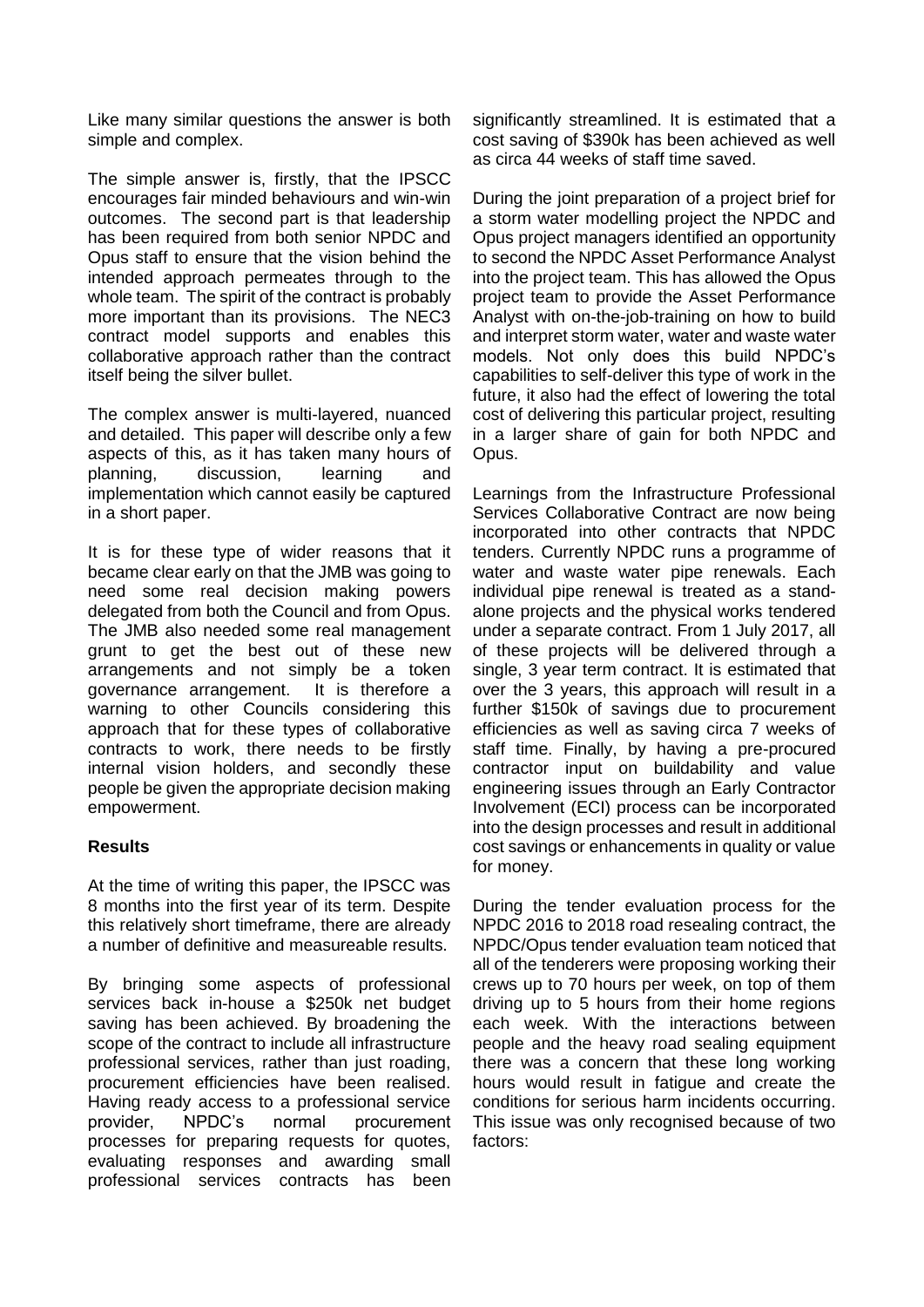- 1. Bringing services back in house so that NPDC staff were more involved in the management of its contractors and supply chain partners, including during tender evaluation
- 2. NPDC's staff behaviour shifting to that of an active supply chain leader rather than a passive client.

The tender evaluation team requested all the tenderers to provide additional information on how they would address the issue of fatigue. Unfortunately, all of the responses were focused only on managing the effects of fatigue rather than on how it could be avoided in the first place. As a smart buver, the NPDC team recognised that the root cause of this issue was its own competitive tendering processes. Competitive tendering had led to a drive for productivity which, in a price dominated evaluation process, had created unsafe conditions. Once a preferred tenderer was appointed, negotiations to cap the length of the working week to an average of 50hrs and a maximum of 60hrs began. This resulted in a variation to adjust the tenderers prices and compensate them for the lost productivity.

As a barometer of how the NPDC and Opus working relationship has transformed, within the first six months of the IPSCC a total of three joint training sessions have been held. These have

been valuable learning opportunities for the combined team to discover the new contract and become familiar with the NEC3 form of contract. They have also helped develop the required behaviours to make collaborative business relationships a success. By comparison, throughout the seven year term of the old professional services contract, not one joint training session was held.

#### **Conclusion**

By applying the smart buyer principles to the design of the IPSCC the NPDC has made a step change from being a passive client to becoming an active supply chain leader. The IPSCC has created the conditions for a collaborative business relationship between two equal partners to develop. This relationship is already providing mutual benefits, including efficiency gains, improved value for money, enhanced quality outputs as well as a transformed and positive working relationship.

This change has not been without its challenges. It has, and will continue to require sustained leadership effort and the courage to invite constructive challenge from partners.

We welcome any interest from other Councils that wish to know more about how this contract is set up and working and how they can apply its principals to their own activities.